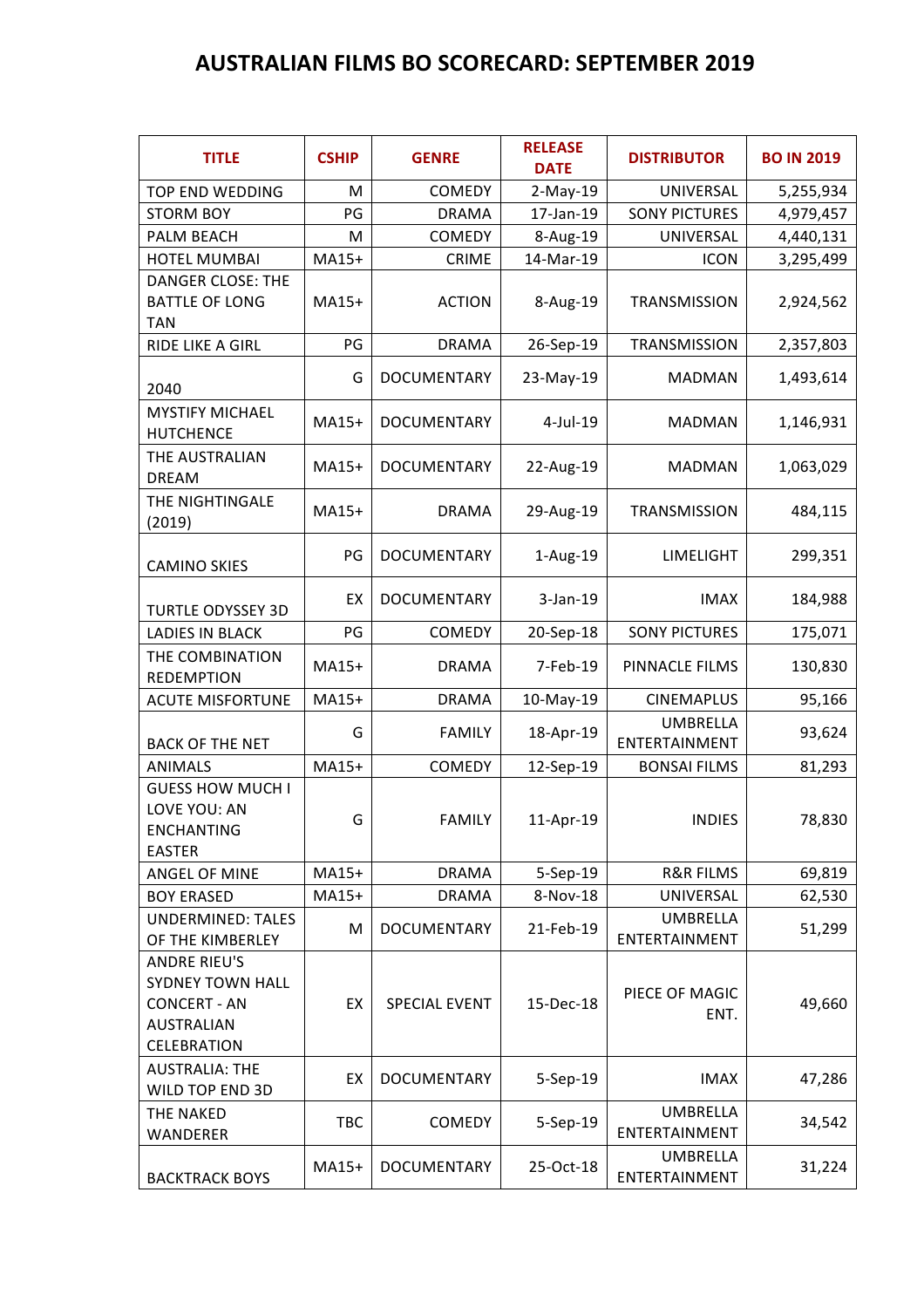| <b>CELESTE</b>                              | M          | <b>DRAMA</b>       | 25-Apr-19   | <b>CURIOUS FILMS</b>             | 22,700 |
|---------------------------------------------|------------|--------------------|-------------|----------------------------------|--------|
|                                             | M          | COMEDY             | 16-May-19   | PANORAMIC                        | 21,956 |
| ME & MY LEFT BRAIN                          |            |                    |             | <b>PICTURES</b>                  |        |
| THE MAP TO                                  | PG         | DOCUMENTARY        | $4$ -Jul-19 | <b>INDIES</b>                    | 21,312 |
| PARADISE                                    |            |                    |             |                                  |        |
| <b>BOOK WEEK</b>                            | M          | COMEDY             | 25-Oct-18   | <b>BONSAI FILMS</b>              | 20,590 |
| <b>LION</b>                                 | PG         | <b>DRAMA</b>       | 19-Jan-17   | TRANSMISSION                     | 14,733 |
| <b>ISLAND OF THE</b><br><b>HUNGRY GHOST</b> | PG         | DOCUMENTARY        | 7-Mar-19    | <b>BONSAI FILMS</b>              | 11,797 |
| <b>BUOYANCY</b>                             | M          | <b>DRAMA</b>       | 26-Sep-19   | <b>UMBRELLA</b><br>ENTERTAINMENT | 11,632 |
| <b>CHOCOLATE OYSTER</b>                     | MA15+      | <b>DRAMA</b>       | 14-Mar-19   | Athabasca Film                   | 10,770 |
| <b>SIXTEEN LEGS</b>                         | <b>TBC</b> | DOCUMENTARY        | 18-Feb-18   | <b>INDIES</b>                    | 8,832  |
| <b>BREATH</b>                               | M          | <b>DRAMA</b>       | $3-May-18$  | <b>ROADSHOW</b>                  | 8,405  |
| PIMPED                                      | MA15+      | <b>THRILLER</b>    | 14-Mar-19   | <b>BONSAI FILMS</b>              | 8,344  |
| <b>BLUE (2017)</b>                          | PG         | <b>DOCUMENTARY</b> | 12-Oct-17   | TRANSMISSION                     | 7,580  |
| <b>BILCHED</b>                              | TBC        | COMEDY             | 24-May-19   | <b>INDIES</b>                    | 6,963  |
| <b>ROCKABUL</b>                             | TBC        | DOCUMENTARY        | 16-May-19   | <b>POTENTIAL</b>                 | 6,537  |
| THE STORY OF<br><b>EARTH</b>                | EX         | DOCUMENTARY        | 19-Jul-19   | <b>IMAX</b>                      | 5,846  |
| <b>GURRUMUL</b>                             | PG         | DOCUMENTARY        | 25-Apr-18   | <b>MADMAN</b>                    | 5,386  |
| <b>JIRGA</b>                                | M          | <b>DRAMA</b>       | 27-Sep-18   | <b>FOOTPRINT</b>                 | 5,020  |
| <b>MAD MAX: FURY</b><br><b>ROAD</b>         | MA15+      | <b>ACTION</b>      | 14-May-15   | <b>ROADSHOW</b>                  | 4,595  |
| <b>REFLECTIONS IN THE</b><br><b>DUST</b>    | MA15+      | <b>DRAMA</b>       | 7-Mar-19    | <b>BACKLOT</b><br><b>STUDIOS</b> | 4,195  |
| <b>MONSIEUR</b><br><b>MAYONNAISE</b>        | M          | <b>DOCUMENTARY</b> | $1-Dec-16$  | <b>ANTIDOTE FILMS</b>            | 3,925  |
| <b>VOYAGE OF THE</b><br><b>SOUTHERN SUN</b> | G          | <b>DOCUMENTARY</b> | 20-Apr-17   | <b>INDIES</b>                    | 3,856  |
| THREE SUMMERS                               | M          | COMEDY             | $2-Nov-17$  | TRANSMISSION                     | 3,255  |
| THE MERGER                                  | M          | COMEDY             | 6-Sep-18    | <b>UMBRELLA</b><br>ENTERTAINMENT | 2,585  |
| IN LIKE FLYNN                               | MA15+      | <b>ACTION</b>      | 11-Oct-18   | <b>UMBRELLA</b><br>ENTERTAINMENT | 2,478  |
| <b>GUILTY</b>                               | M          | <b>DOCUMENTARY</b> | 10-Oct-18   | <b>MADMAN</b>                    | 2,095  |
| ETCHED IN BONE                              | EX         | DOCUMENTARY        | 30-May-19   | <b>RONIN</b>                     | 1,919  |
| <b>MURDER ON THE</b><br><b>REEF</b>         | TBC        | <b>DOCUMENTARY</b> | 9-May-19    | <b>INDIES</b>                    | 1,890  |
| THE COMING BACK<br><b>OUT BALL MOVIE</b>    | MA15+      | <b>DOCUMENTARY</b> | 6-Dec-18    | <b>BACKLOT</b><br><b>STUDIOS</b> | 1,470  |